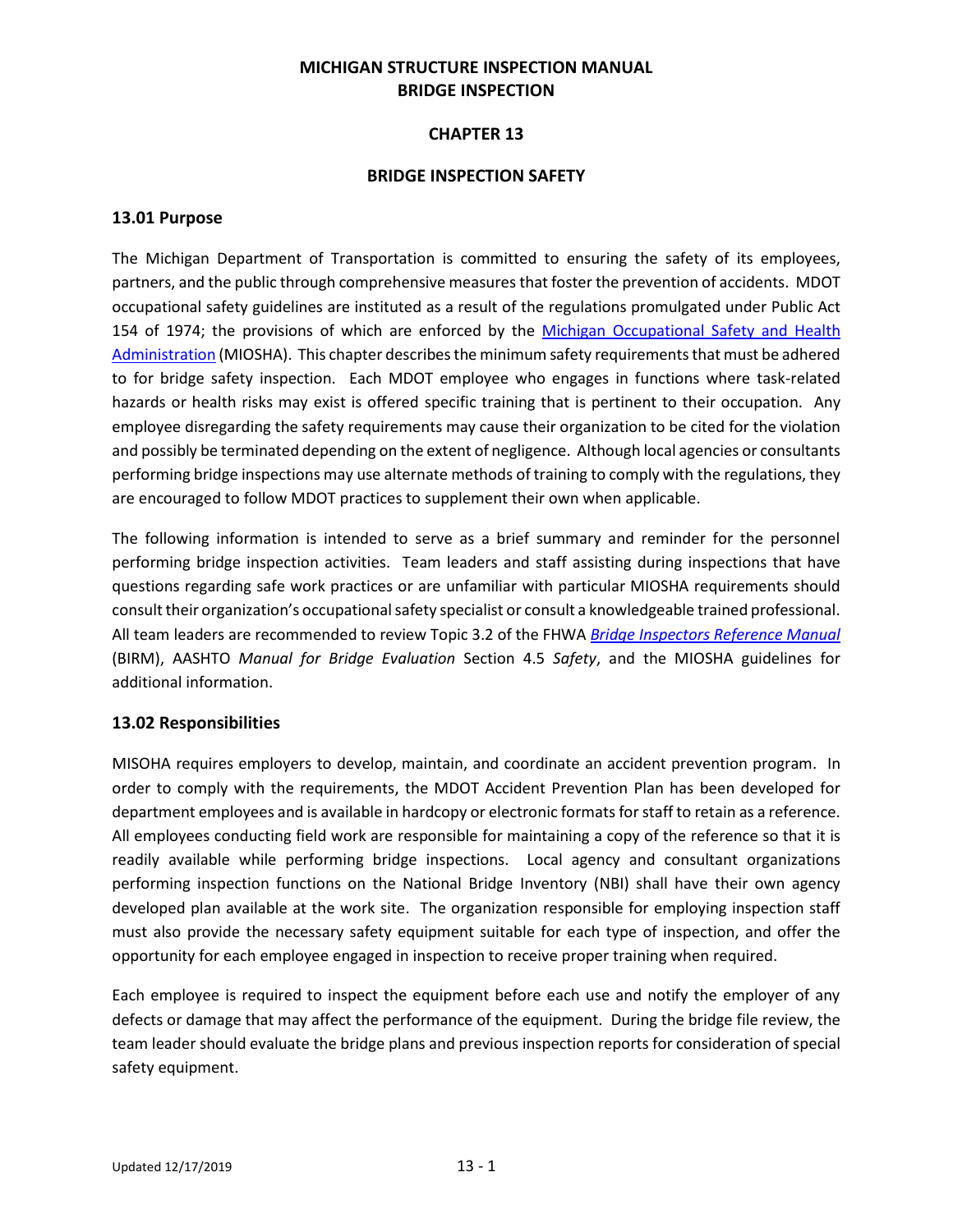### **13.03 Personal Protective Equipment**

All MDOT employees and consultants inspecting MDOT owned bridges are required to review [Guidance](https://www.michigan.gov/documents/mdot/10118_316887_7.pdf)  Document 10118 - [Personal Protective Equipment Policy](https://www.michigan.gov/documents/mdot/10118_316887_7.pdf) and the [Accident Prevention Plan](http://inside.michigan.gov/sites/mdot/highways/safety-security/Shared%20Documents/Accident%20Prevention%20Plan%205-2013.pdf) prior to performing any inspections. The guidance document provides up-to-date information regarding the minimum requirements for eye, head, and foot protection. The requirement for additional safety equipment to perform other bridge inspection tasks should be assessed according to the specific type of activities to be performed.

Immediately when exiting the confines of their vehicle, personal protective equipment should be used in accordance with MIOSHA and the employing agency's safety plan. The team leader and assisting staff shall be responsible for wearing and maintaining the minimum items which include:

- Hard Hat (ANSI Standard Z89-1, Type 1 Class C or E)
- Safety Glasses (ANSI Z87.1)
- Safety Vest (ANSI 107 Class 2 or 3)
- Steel or Composite Toe Boots (ASTM F2413, previously ANSI Z41 Impact Rating I-75)

In addition, the inspection of bridges that carry or cross railroads requires attention to safety and compliance with the railroad owner's safety requirements. Team leaders will need to be familiar with the safety requirements of the railroads that are within their inspection areas. Some companies require the use of specific safety gear with specific colors that are not associated with MDOT practices. When the requirements are unknown, the team leader should seek information from the railroad bridge owner and may be required to attend specific training prior to entering the railroad right-of-way.

Other personal protective equipment may be necessary depending on the type of activity being performed. For example, personnel performing an in-depth inspection to verify the presence of fatigue cracking should wear appropriate gloves while using a grinder to remove rust scale or protective coatings. A second example requires a suitable respirator while responding to a request from construction personnel to inspect surfaces during an active steel cleaning and coating project where particulates and lead may be present. Whenever the type of equipment that should be used is unknown the employee's supervisor must be contacted to confirm the specific items that are needed.

## **13.04 Working Near Traffic**

Working near traffic is an inherent hazard that the team leader must be cautious of during all types of inspections as the majority of NBI inspections occur after a bridge has been placed in-service and opened to the public. While high visibility safety gear provides attention to motor vehicle operators of a worker's presence near the structure, additional precautions are necessary to limit the risk of an accident. All vehicles used to transport personnel and inspection equipment to the site should be outfitted with high visibility lighting and conspicuity tape to provide an additional means for cautioning motorists that work is actively being completed in proximity to the structure. Vehicles should also be parked in the safest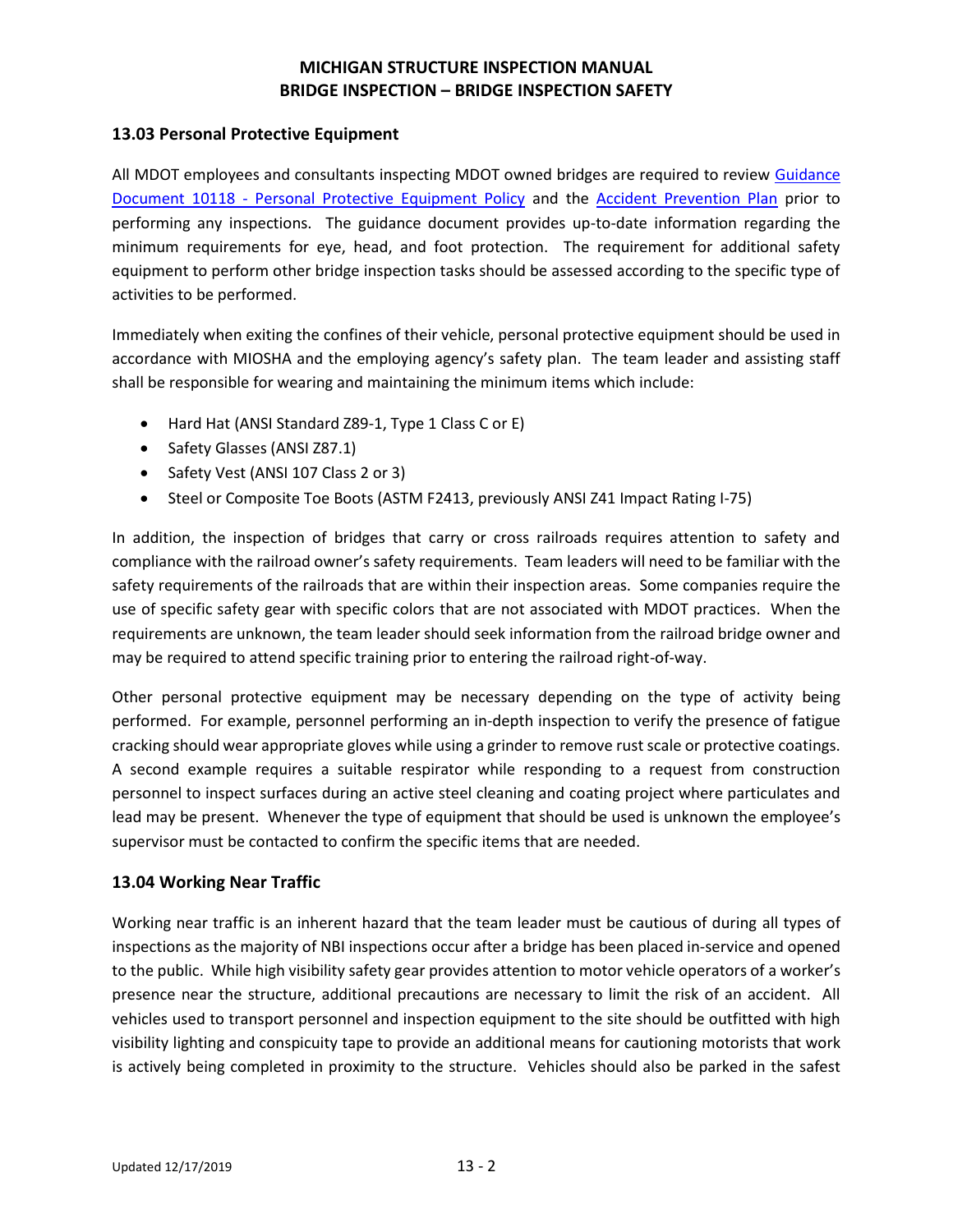manner possible; where the potential to limit site distance for adjacent intersections is minimized and worker protection is maximized.

Inspectors should also be cautious of motorist's actions and aware that distracted driving is commonplace. It is never safe to assume that motorists are attentive to the activities being performed even when advanced signing or traffic control devices are in-place. It is always preferred to efficiently utilize time for a comprehensive inspection that limits the duration that work occurs nears traffic. When it is possible, inspect bridge elements from behind the protection of guardrail or have an escape path identified when a barrier does not exist.

### **13.05 Fall Protection**

Any team leader or worker performing bridge inspection shall wear a personal fall arrest system when there is an unprotected side or edge that is 6 feet or greater above the lower level. Although the majority of routine bridge safety inspections occur after permanent bridge railing is constructed, bridge owners or team leaders may be required to provide guidance during active construction or rehabilitation phases prior to substantial completion of the work. If working surfaces are exposed on a bridge or other structure that meet or exceed the threshold limit, the area should not be approached until personal fall arrest equipment, guardrails, or another MIOSHA compliant safety system is employed.

Personal fall arrest systems must be certified by the manufacturer to meet specific strength tests. They require use of corrosion resistant steel connectors, dee rings, and the application of specific types of snaphooks contingent on the function and feature they will be secured to. Lanyards must also limit the rate of deceleration and restrict the fall distance to 6 feet or less.

Additionally, specific MIOSHA requirements exist for working in aerial lifts such as platform bucket trucks or under-bridge inspection units. Securing a lanyard to an adjacent structure such as a pole, bridge element, or other equipment must not be performed. Standing or climbing on the sides of the platform is also prohibited as it will increase the likelihood that a worker may fall from the raised elevation. Aerial devices must not be moved with personnel standing on the platform unless the equipment was specifically constructed by the manufacturer for that specific use.

#### **13.06 Power Lines**

While performing bridge inspections from an aerial lift device or ladder, the focus of the work is often on the bridge elements and identifying whether deficiencies exist. However, failure to review one's surroundings prior to performing the work will lead an increased risk of injury or death. Before entering the platform of a bucket truck or under-bridge inspection unit the team leader and equipment operator should review the site for the presence of power lines. Although some overhead wires may be insulated for protection, the vast majority are not and rely on adequate clearance to provide shielding. MIOSHA provides minimum recommended distances for working near electrical lines that are dependent on the amount of voltage that is being transmitted. When work must be conducted near the lines contact the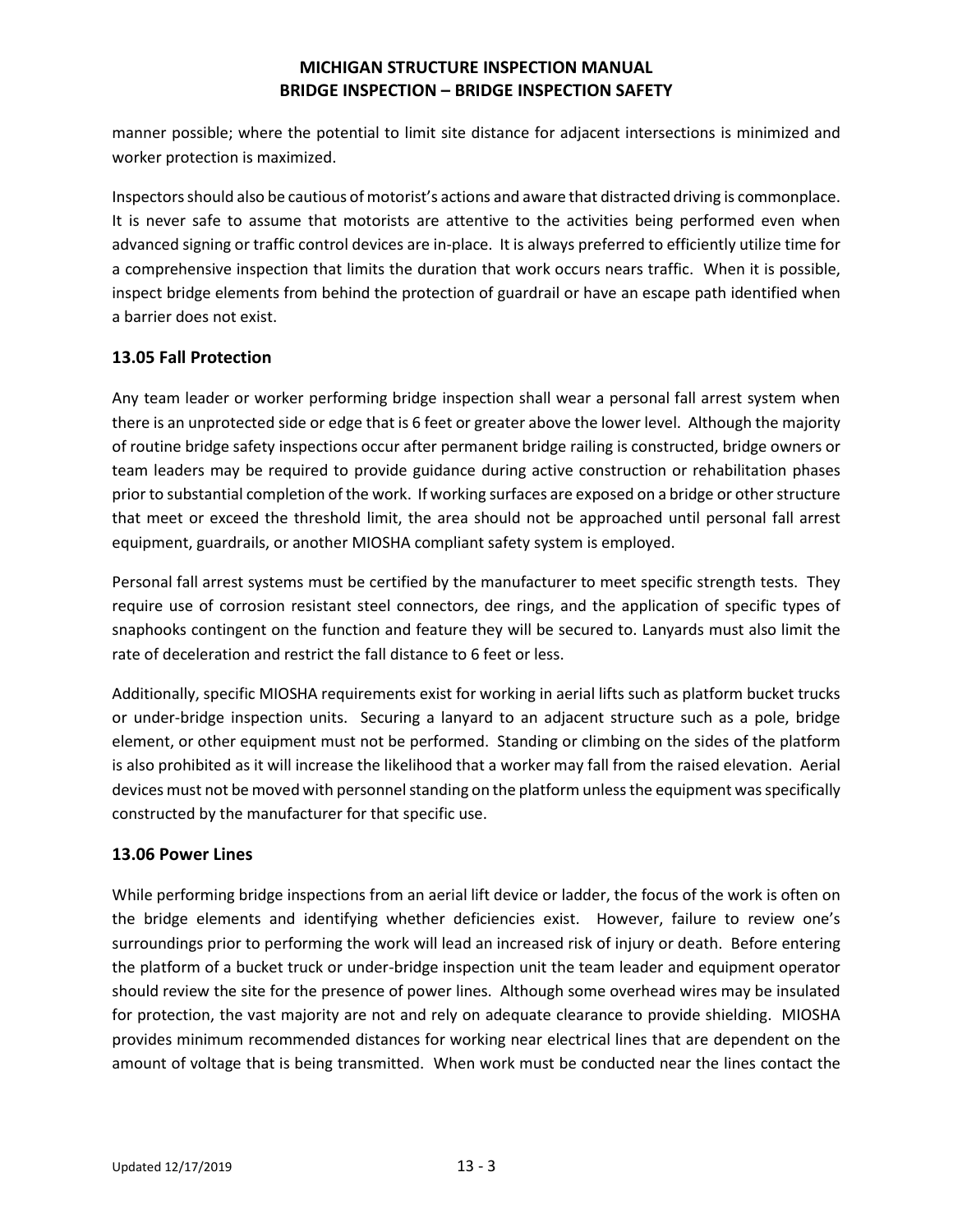utility owner to determine the rating and consult MIOSHA for the minimum clearance to determine whether a temporary shutoff during the inspection will be required.

### **13.07 Confined Spaces**

A permit-required confined space is defined by MIOSHA as a space that that has one or more of the following characteristics:

- 1. Contains or has a potential to contain a hazardous atmosphere;
- 2. Contains a material that has a potential for engulfing an entrant;
- 3. Has an internal configuration such that an entrant could be trapped or asphyxiated by inwardly converging walls or by a floor which slopes downward and tapers to a smaller cross-section; or
- 4. Contains any other recognized serious safety or health hazard.

Examples of confined spaces that may be encountered by the team leader while performing bridge inspections include, among others, certain types of steel box girders, tie girders, and culverts. Specialized equipment is necessary to test the atmospheric conditions inside the space, provide suitable air for employees to perform the work, and provide a means for retrieving individuals that cannot exit under their own effort.

Each organization that requires entry of its bridge inspection staff into a permit-required confined space must develop a written permit confined space program. Briefly stated, the plan requires the organization to prevent unauthorized entry of the identified area, perform a hazard assessment prior to entering the space, and to develop procedures for performing safe work functions. The employer is also responsible for providing the necessary testing equipment and specialized PPE. All inspection team leaders that enter a confined space must receive training prior to engaging in the activity.

#### **13.08 Working Over or Near Water**

MIOSHA requires the prevention of drowning by use of a life jacket, buoy, and/or rescue boat depending on the type of activity being performed. While inspecting structures which have been erected over surface waters there are usually two occurrences where the team leader may have to take additional precautions for work near the water. Thoughtful consideration for the necessary equipment should be resolved during the bridge file review phase prior to performing field activities.

The first instance occurs at structures with submerged substructure elements where wade and probe or boat and probe methods are performed. These methods most often require the use of a life jacket and should be performed in the presence of an assistant inspector. Waders may also be used to decrease the likelihood of contact with pollutants, organisms, and to provide a means for insulation while working in cold water. Due to the likelihood of unexpected scour holes near abutments, piers, or protection systems a wader belt should accompany use of personal flotation device. There are also numerous hazards present while performing underwater diving inspections and separate detailed MIOSHA specifications must be adhered to prior to and during the inspection.